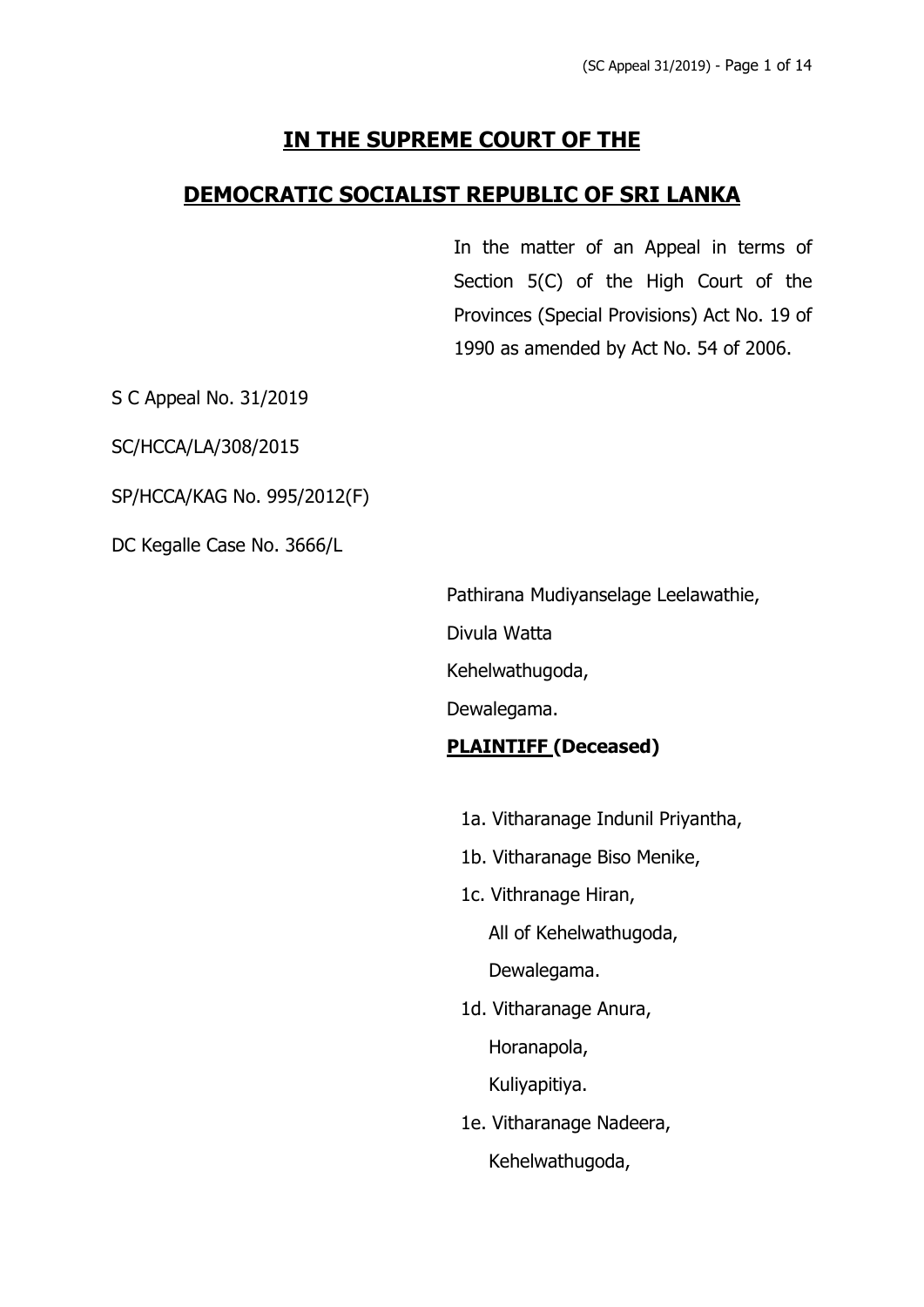Dewalegama.

#### **SUBSTITUTED PLAINTIFFS**

#### **Vs.**

Peramuna Gamlath Ralalage Gunerathne,

Divula Watta,

Kehelwathugoda,

Dewalegama.

## **DEFENDANT (Deceased)**

- 1a. Soma Gunarathne,
- 1b. Pushpa Kumuduni Kumari Gunarathne,
- 1c. Chandra Sisira Kumara Gunarathne,
- 1d. Geethani Kumari Gunarathne,
- 1e. Damayanthi Kumari Gunarathne.

#### **SUBSTITUTED DEFENDANTS**

#### AND BETWEEN

(In the Provincial High Court of Sabaragamuwa)

- 1a. Soma Gunarathne,
- 1b. Pushpa Kumuduni Kumari Gunarathne,
- 1c. Chandra Sisira Kumara Gunarathne,
- 1d. Geethani Kumari Gunarathne,
- 1e. Damayanthi Kumari Gunarathne.

#### **SUBSTITUTED DEFENDANT-APPELLANTS**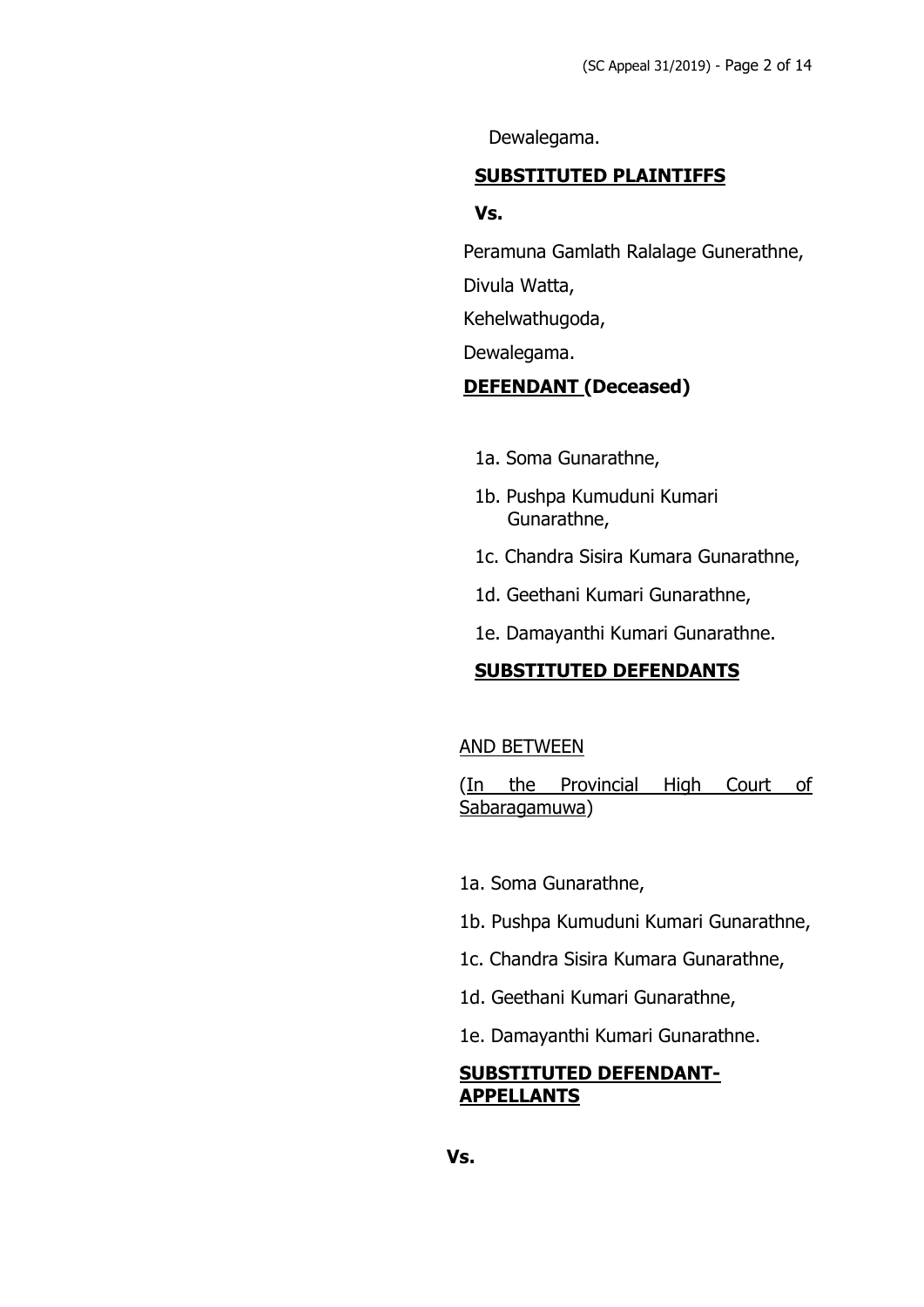- 1a. Vitharanage Indunil Priyantha,
- 1b. Vitharanage Biso Menike,
- 1c. Vitharanage Hiran,

 All of Kehelwathugoda, Dewalegama.

1d. Vitharanage Anura,

Horanapola,

Kuliyapitiya.

1e. Vitharanage Nadeera, Kehelwathugoda, Dewalegama.

# **SUBSTITUTED PLAINTIFF-RESPONDENTS**

#### AND NOW BETWEEN

(In the Supreme Court)

- 1a. Vitharanage Indunil Priyantha,
- 1b. Vitharanage Biso Menike,
- 1c. Vitharanage Hiran,

All of Kehelwathugoda,

Dewalegama.

1d. Vitharanage Anura, Horanapola,

Kuliyapitiya.

1e. Vitharanage Nadeera, Kehelwathugoda,

Dewalegama.

# **SUBSTITUTED PLAINTIFF-RESPONDENT-APPELLANTS**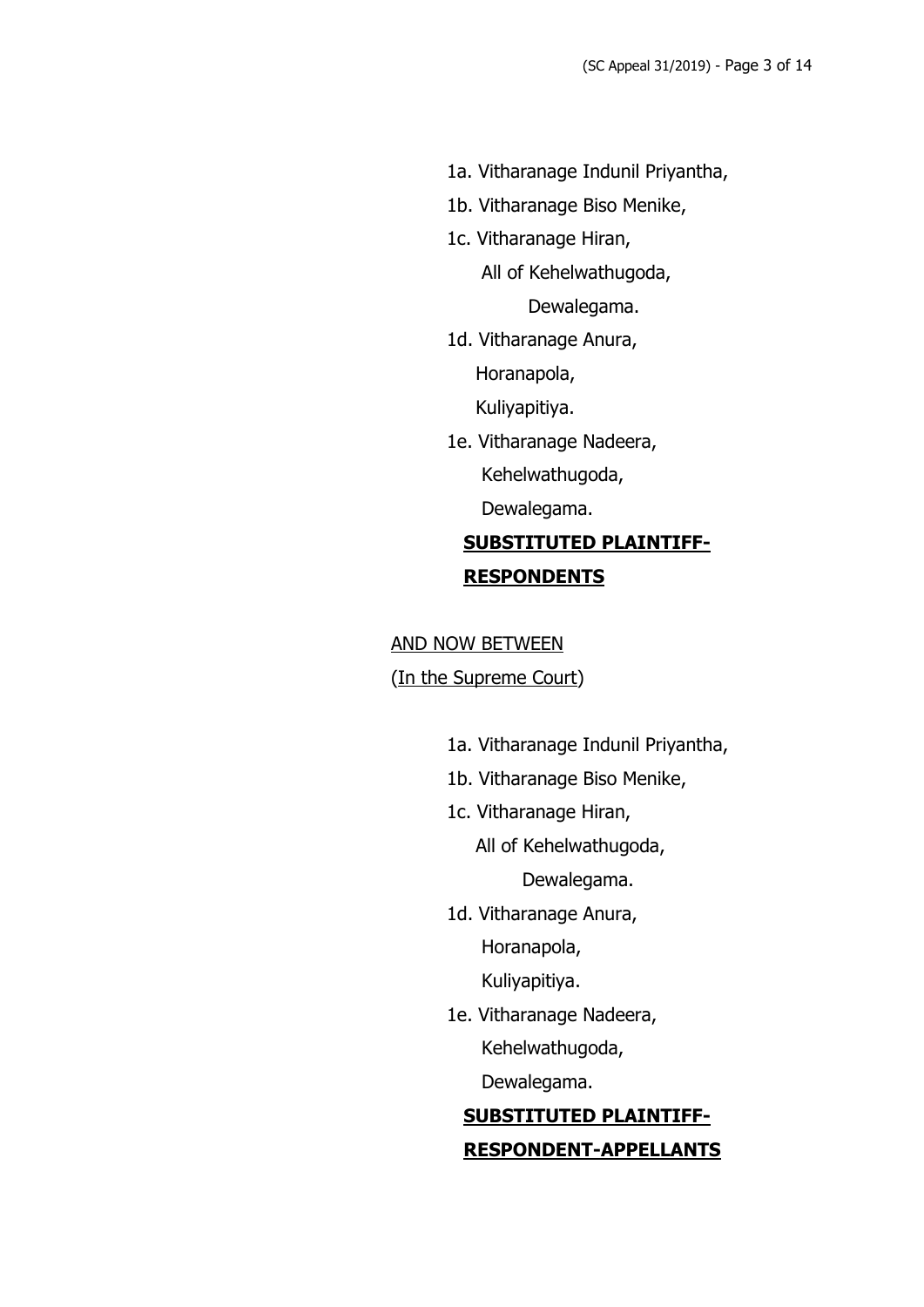- 1a. Soma Gunarathne
- 1b. Pushpa Kumuduni Kumari Gunarathne
- 1c. Chandra Sisira Kumara Gunarathne
- 1d. Geethani Kumari Gunarathne
- 1e. Damayanthi Kumari Gunarathne

All of Kehelwathugoda,

Dewalegama.

#### **SUBSTITUTED DEFENDANT-APPELLANT-RESPONDENTS**

#### Before: **P. PADMAN SURASENA J**

## **E. A. G. R. AMARASEKARA J**

## **M. A. SAMAYAWARDHENA J**

Counsel: Dr. Sunil Coorey with Ms. Sudarshani Coorey for the Substituted Plaintiff-Respondent-Appellants

Vidura Gunaratne for the Substituted Defendant-Appellant-Respondents

Argued on: 19-02-2021

Decided on: 03-08-2021

## **P. PADMAN SURASENA J**

As can be seen from the caption above, both the Plaintiff and the Defendant have been substituted by the relevant substituted parties who now stand in their respective places. Nevertheless, I would for convenience, use the terms 'the Plaintiff' and 'the Defendant' to identify the two rival parties in this judgment.

The Plaintiff filed plaint dated 04-07-1986, in the District Court of Kegalle against the Defendant seeking *inter alia:* 

a. A declaration that the Plaintiff is entitled to the servitude of right of way of a foot path over the land of the Defendant called "Divulgaspitiyawatta" to access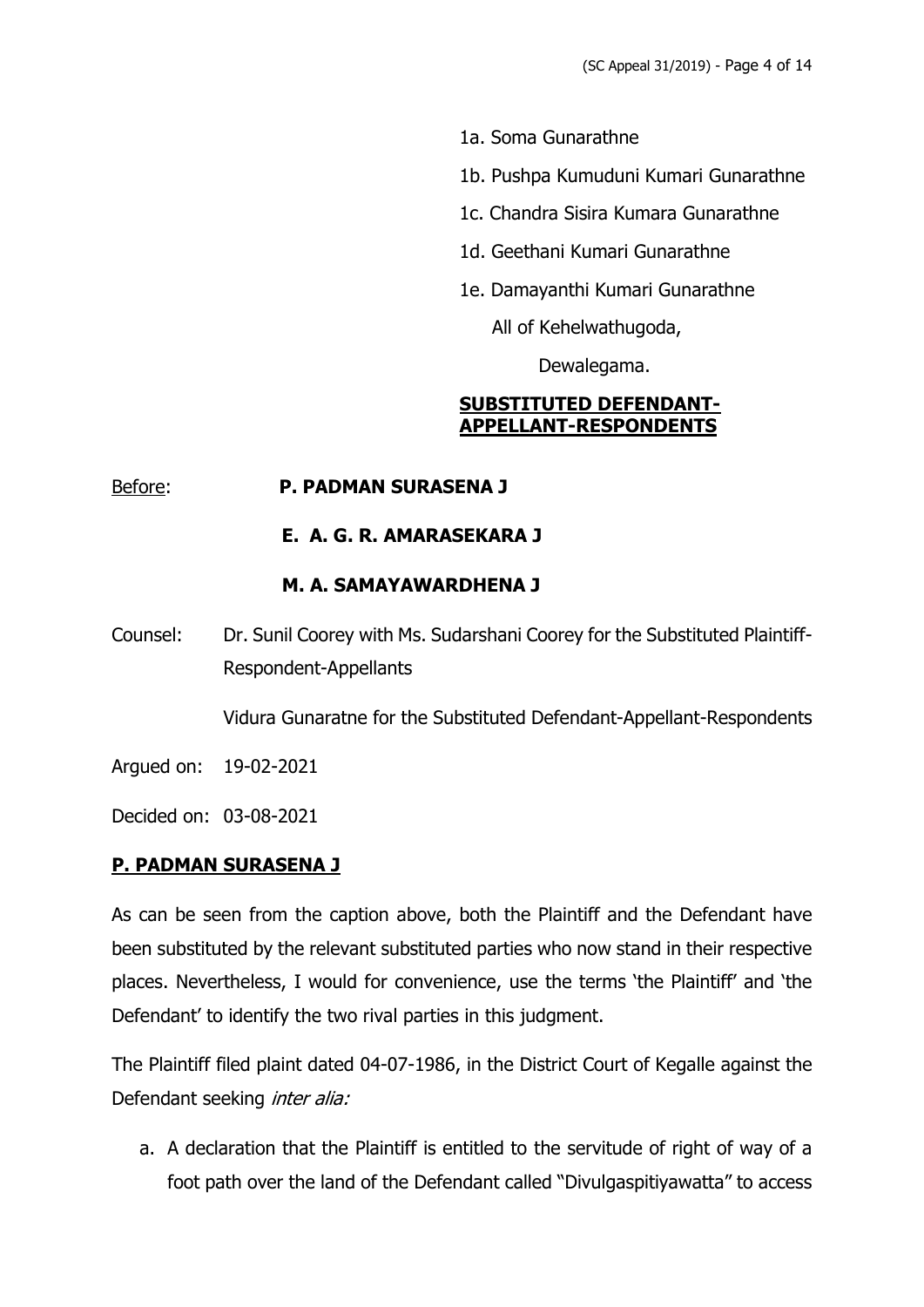the Kegalle-Polgahawela main road from the land called "Parana Walawwe Watta" in which the Plaintiff resides;

- b. the removal of the barbed wire fence constructed by the Defendant obstructing the use of the said right of way;
- c. damages in a sum of Rs. 8000/- together with continuing damages at the rate of Rs. 500/- per month until the Plaintiff is granted the use of the sought right of way.

The Defendant filed an answer dated 01-06-1987 denying all material averments and sought the dismissal of the Plaintiff's action together with costs. Thereafter, the learned District Judge at the instance of the Plaintiff, issued a commission on M B Ranatunga Licenced Surveyor to survey and prepare a plan as shown by the Plaintiff. The Licenced Surveyor accordingly surveyed the land on 29-01-1988 and returned the commission with the prepared plan (plan No. K 2294 dated 17-02-1988, hereinafter sometimes referred to as the commission plan) and the report. The said plan and the report have been produced respectively marked **P 1** and **P 2**.

After the return of the commission, having considered the commission plan, the Plaintiff had filed an amended plaint dated 29-08-1988 and the Defendant had filed an amended answer dated 03-01-1989.

The Defendant in the said amended answer has stated the following.

- a. It is the barbed wire fence which is shown as a line marked from point "**A**" to "**B**" in the commission plan.
- b. High voltage electricity lines have been laid over the said line marked "**A**" to "**B**" in the commission plan. The Licenced Surveyor, in the commission plan has depicted by a square between the points "**A**" and "**B**", the said high voltage electricity posts carrying the warning sign board "අන්තුවයි".
- c. The Plaintiff has hitherto been using the roadway shown as "**C**" "**D**" "**E**" in the commission plan.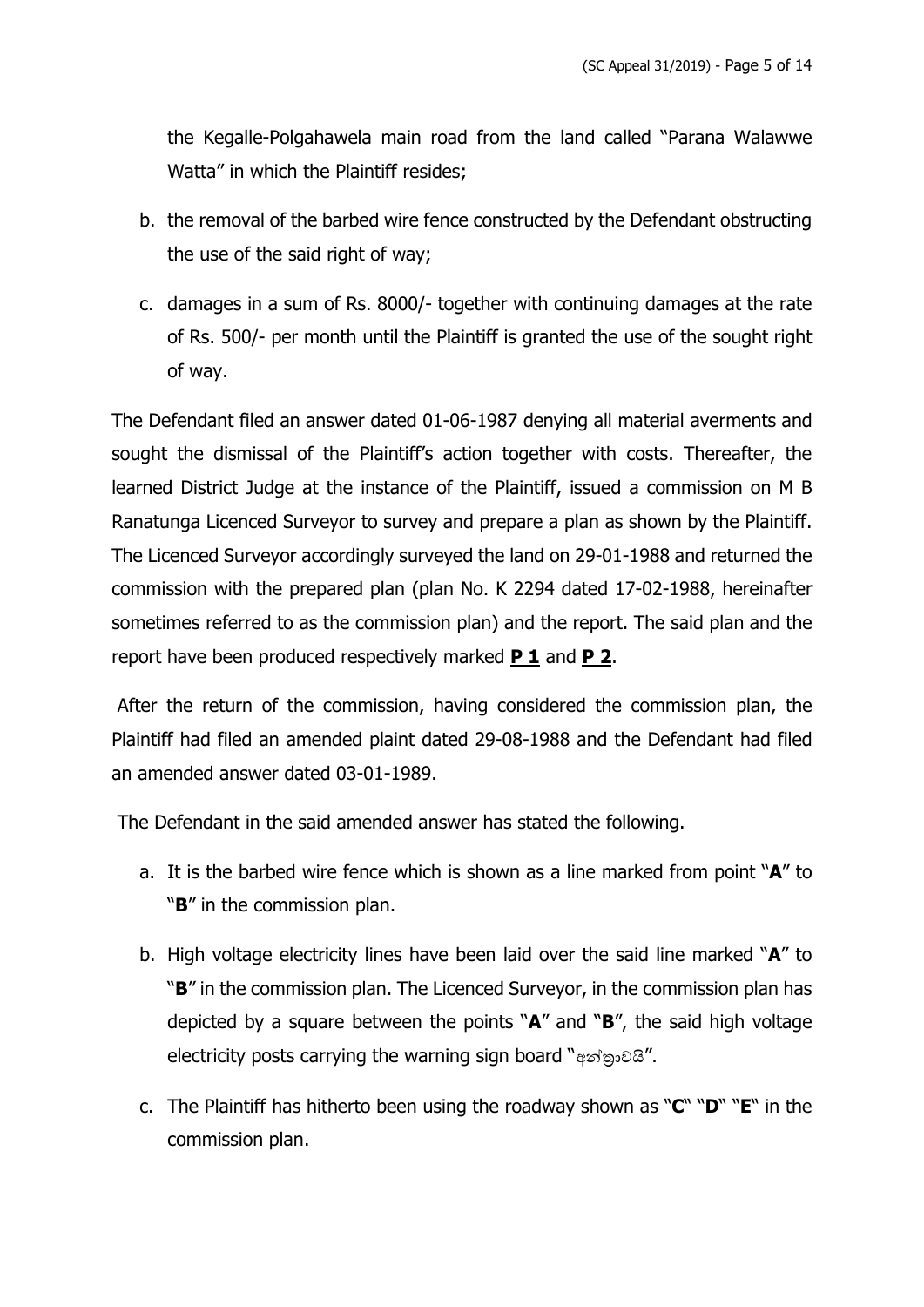- d. What is shown as "**D**" to "**E**" in the commission plan is a road maintained by the Village Council and what is shown as "**D**" to "**C**" in the commission plan is a bund belonging to the Department of Irrigation maintained by the Agrarian Services.
- e. What is shown as "**X**" to "**Y**" in the commission plan is not a public road but a private road giving access to the lands belonging to S A Gunathillake, D M Podihamine and W K M Weerasinghe.
- f. What is shown as "**X**" is a culvert and there is only 300 feet from the said culvert "**X**", to access the Kegalle-Polgahawela main road.
- g. No cause of action has been accrued to the Plaintiff to maintain the action.
- h. There was never a footpath used by the Plaintiff, over his land.

The Defendant prayed for the dismissal of the Plaintiff's action on the above basis.

After the conclusion of the trial, the learned District Judge, by her judgment dated 24- 07-2012 held that the Plaintiff had failed to prove, the claimed prescriptive rights over the use of a right of way of a footpath over the Defendant's land.

However, the learned District Judge by her judgment, granted the Plaintiff, a declaration that the Plaintiff is entitled to use a servitude of right of way of necessity over the Defendant's land and directed the Plaintiff to pay the Defendant a sum of Rs. 40,000/- as compensation for using the said right of way. The learned District Judge in her judgment considered the following in granting the said declaration.

a. Although the Plaintiff has an alternative of using the Village Council road from the point "**E**" to "**D**" in the commission plan, the rest of the alternative access goes across a paddy field called "Ambadeniya Kumbura". Owners of the said paddy field had raised objections and had not permitted the Plaintiff to use that as a road preventing the Plaintiff from using that as a right of way. This has resulted in the Plaintiff being landlocked. Therefore, there is no conclusive evidence as to the availability of an alternative roadway for the Plaintiff.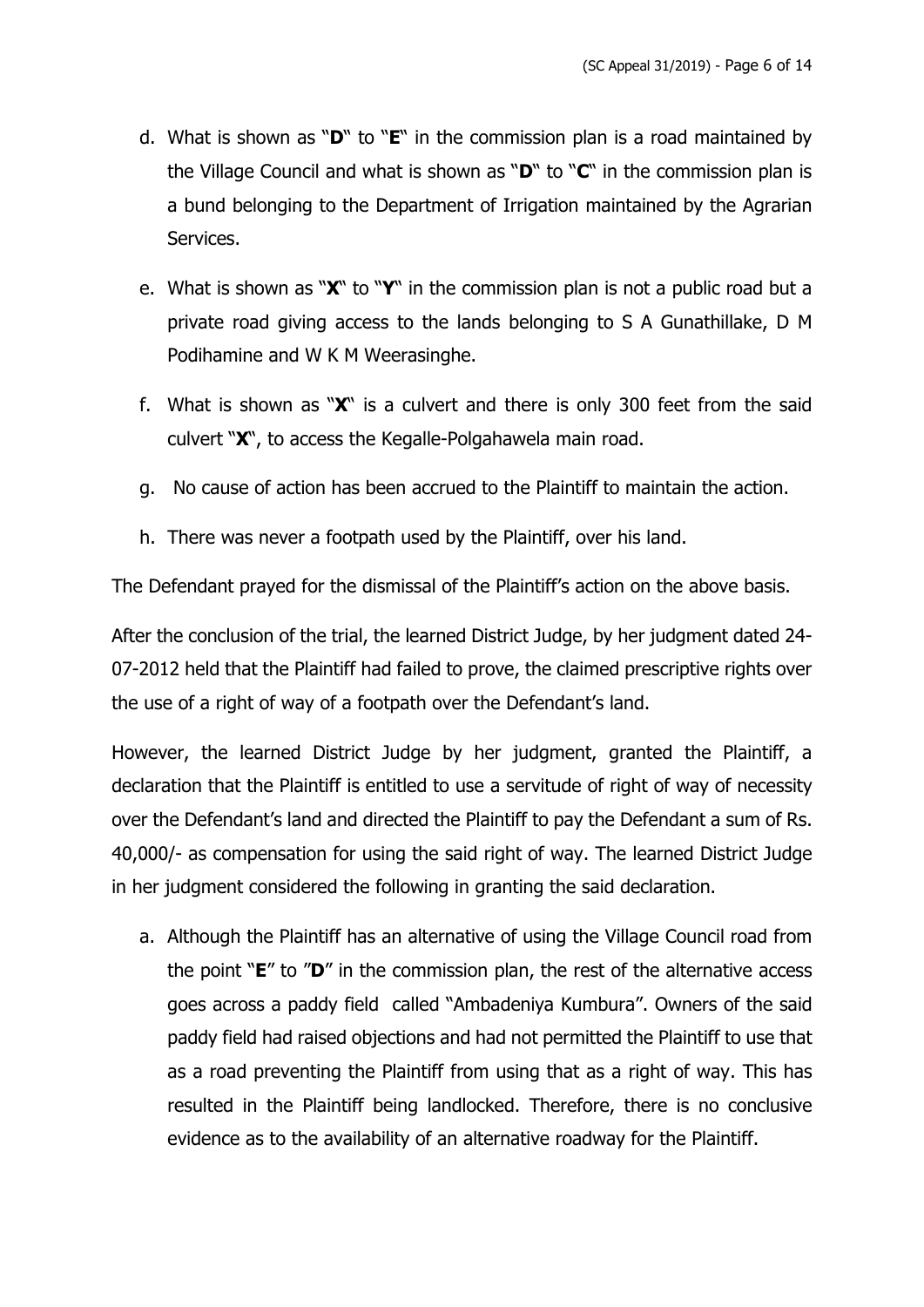- b. The alternative roadway shown by the Defendant, is in fact not a road but is a footpath that goes across a paddy field which becomes non-usable during the rainy season, rendering it incapable of being considered as an alternative road way.
- c. In the absence of an alternative route, the Plaintiff is entitled to claim a right of way by necessity.

Being aggrieved by the judgment of the learned District Judge, the Defendant appealed to the Provincial High Court of Sabaragamuwa holden in Kegalle.

The Provincial High Court, after the conclusion of the argument of the said appeal, by its judgment dated 27-08-2015, set aside the decision of the learned District Judge to grant the Plaintiff a declaration that he is entitled to use a servitude of right of way of necessity over the Defendant's land. In making that conclusion, the Provincial High Court made the following observations.

- a. The Plaintiff had purchased her land from the owner of the larger land without an access roadway, becoming landlocked due to her own action.
- b. The only remedy available to the Plaintiff is to enforce her rights against the seller who sold the landlocked portion to her from a larger land.

Being aggrieved by the judgment of the Provincial High Court, the Plantiff appealed to this Court. When the leave to appeal application pertaining to the instant appeal was supported, having heard the submissions of the learned Counsel for both parties, this Court by its order dated 25-06-2018, has granted leave to appeal in respect of the questions of law set out in sub paragraphs (i), (ii) and (iii) of Paragraph 13 of the petition dated 25-09-2015. The said questions of law are reproduced below:

- i. Did the High Court err by holding that the Plaintiff had lost her rights to <sup>a</sup> roadway due to her own fault?
- ii. Did the High Court err by holding that, the only remedy available to the Plaintiff is to file an action against the owner of the larger land who sold her <sup>a</sup> part of <sup>a</sup> larger land leaving the Plaintiff landlocked?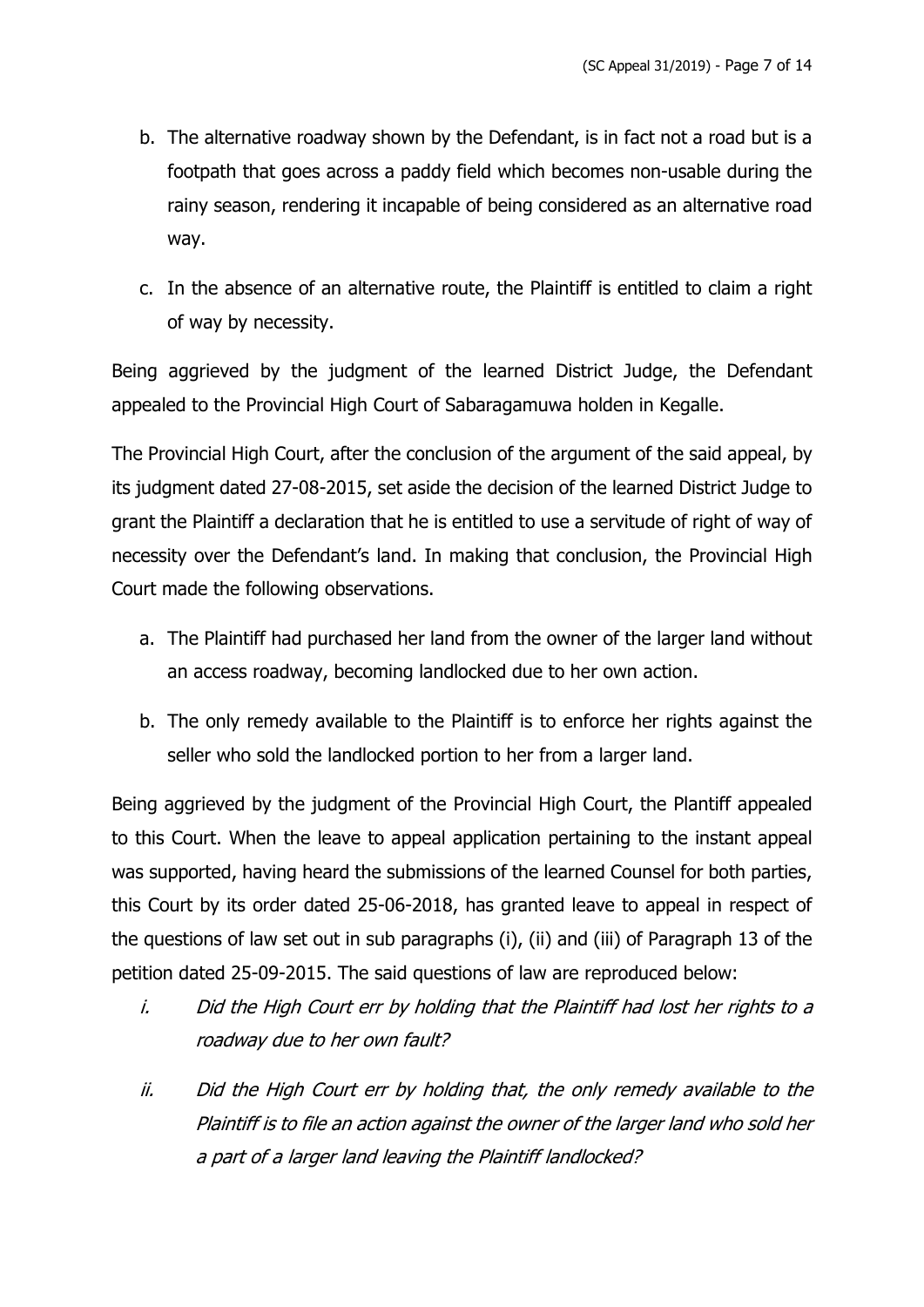iii. Did the High Court err in failing to appreciate that <sup>a</sup> right of way of necessity cannot be given over D to C, when the surveyor was informed by the owners of paddy lands called Ambadeniya that they oppose to <sup>a</sup> right of way being granted over the ridges of their paddy fields?

The Plaintiff (and her husband Danawala Withanage Nandoris) admittedly, had purchased half an acre portion from a larger land of 30 Acres from Kuda Banda alias Sisil Bernard Panabokke (who is the owner of the larger land), by the Deed of Transfer No. 48782 attested on 17-02-1958 by David Charles Samarawickrema Seneviratne Karunathilake Notary Public.<sup>1</sup> The Plaintiff has produced this deed marked **P 3**. The said deed (**P 3**) clearly shows that it is a part (1/2 acre) of a larger land (the larger land being of thirty acres in extent) which has been transferred to the Plaintiff. In the said deed (No. 48782) there is no mention about any roadway to access the part of the land transferred. The deed also does not refer to any plan. The said thirty acre larger land is the land called Parana Walawwe Watta.

The Defendant's land is Lot No. 5 which is depicted in plan No. 2973 dated 24-11- 1964 prepared by Licensed Surveyor J Aluvihare. The Deed of Transfer No. 1945 attested on 01-08-1966 by Edward Christopher Nugawela Notary Public, is the Deed of Transfer by which the Defendant claims title to his land. It is clear by the said Deed of Transfer No. 1945 that the Defendant's land is Lot No. 5 in plan No. 2973 dated 22- 11-1964 made by J Aluvihare Licensed Surveyor containing in extent two roods and sixteen perches. This Deed of Transfer has been produced marked **වි 2**.

The aforesaid Plan No. 2973 clearly shows in its extreme east, the aforesaid thirty acre larger land called Parana Walawwe Watta. The said plan also clearly shows the Lot No. 4 therein, as the access road to said Parana Walawwe Watta. That is the road marked **X** to **Y** in the commission plan. Thus, it is clear that the Plaintiff when purchasing half an acre block from the aforesaid thirty acre larger land, had been content either to access her land from the alternative road **C D E** shown in the commission plan or to make arrangements with the owners of the larger land to obtain access to the road marked **X** to **Y** over the larger land. That is why the learned judges

<sup>1</sup> Paragraph 2 of the amended plaint and deed of transfer No. 48782.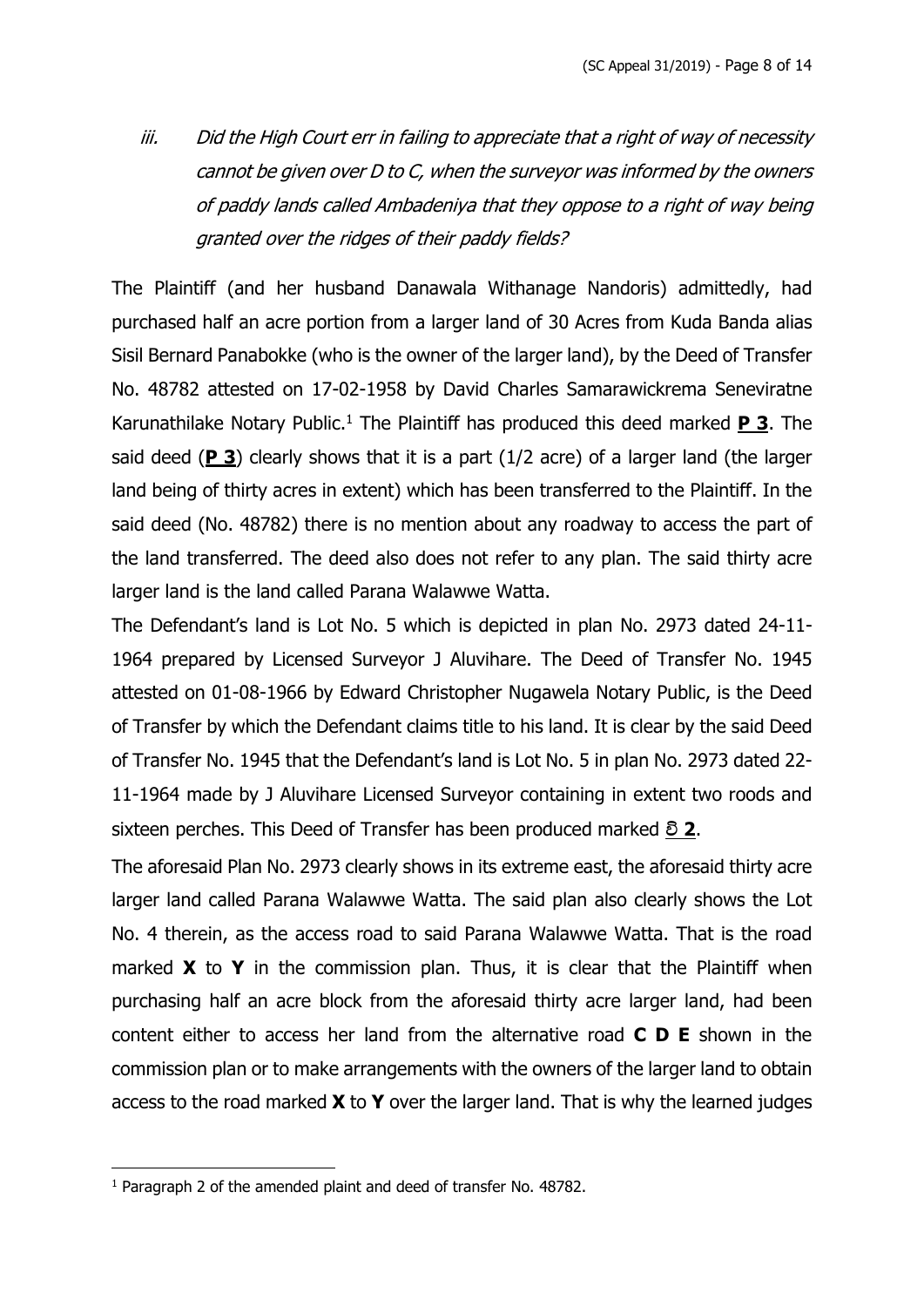of the Provincial High Court had stated that the Plaintiff has lost her right to a roadway due to her own fault. Our Courts in the past have considered the question whether a person who has bought a landlocked subdivided portion of a larger land, could seek a way of necessity over his neighbour's land, without making a claim for such right of way against his vendor or the owners of the other subdivided lots of the larger land. I would now turn to consider that aspect.

The above question was considered in the case of K. Nagalingam et al Vs Kathirasipillai et al.<sup>2</sup> I would briefly advert to the facts of that case.

In that case, the plaintiff's allotment (Lot No. 4) had originally formed part of a larger land (including Lot Nos. 1, 2, and 3) belonging to her parents. The northern boundary of this larger land was a different public lane and the entire property was later subdivided amongst the members of that plaintiff's family. The said Plaintiff had got the title to the Lots 3 and 4 together with, inter alia, a right of way and watercourse leading to a well (situated on Lot 1) which almost adjoins the northern lane. The said plaintiff later conveyed Lot 3 to her daughter together with similar servitudes. It was thereafter that the said plaintiff claimed a right of way along a path which was to the south of Lot 4. This path had at one stage formed part of a different land, owned in common by the others and the defendants in that case. The basis of that plaintiff's claim was that the owners of Lots 1 and 2 would not permit him a right of way over their lands, so that he must of necessity be granted a servitude along the path which is the common property of those defendants. The learned Commissioner in that case, had accepted the said Plaintiff's argument and entered judgment in favour of that Plaintiff as prayed for. The defendants in that case, then appealed to the Supreme Court. His Lordship Justice Gratiaen having considered the question whether a plaintiff, after becoming an owner of a sub divided allotment of land, was thereafter entitled to a right of way of necessity over its neighbour's land, stated in his judgment as follows:

"The plaintiff's claim clearly cannot be sustained. Lot 4 originally formed part of <sup>a</sup> larger land which was admittedly served by the Northern lane. Upon the subdivision of the larger land, each person who received an allotment which would otherwise

<sup>2</sup> 58 NLR 371.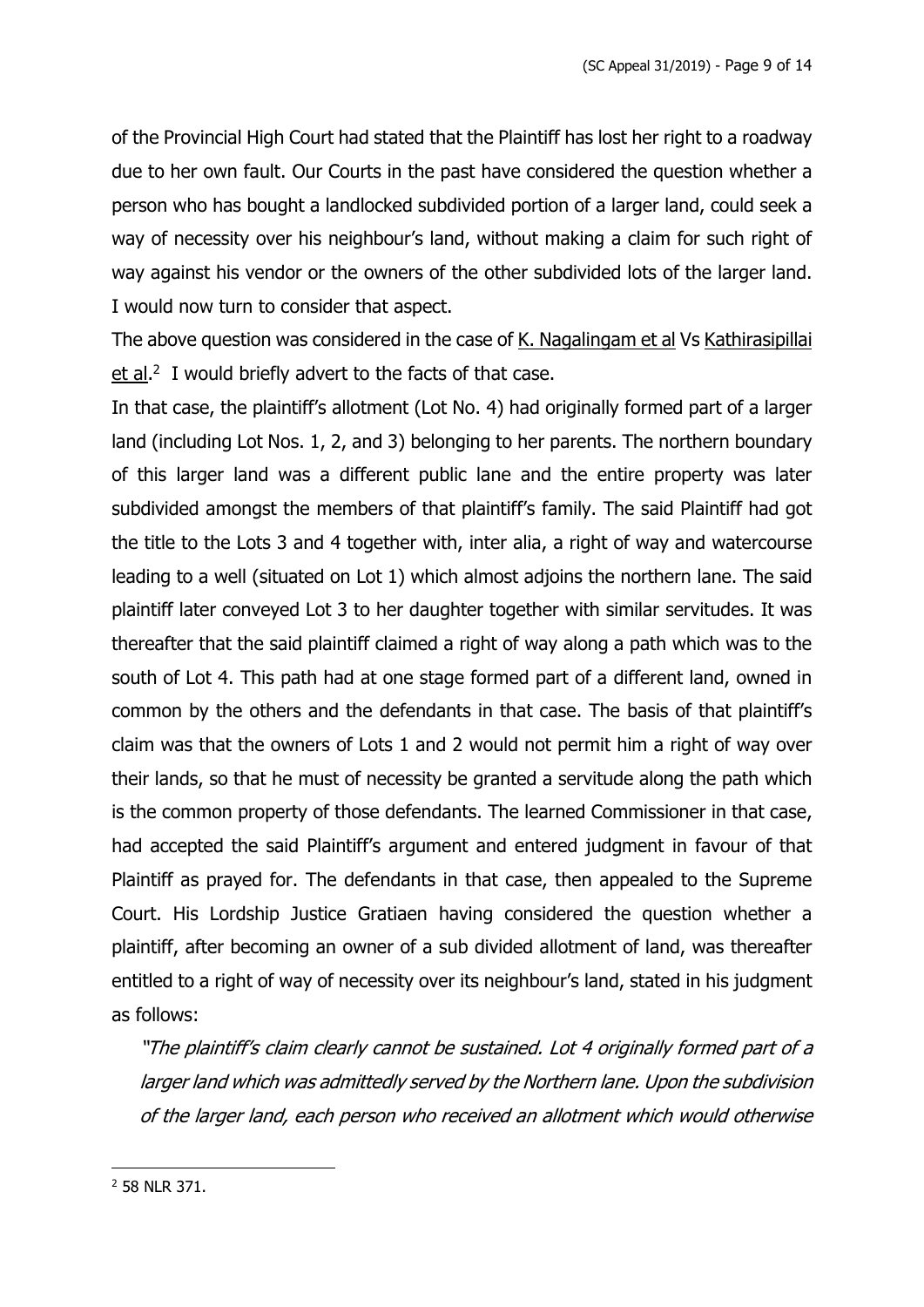be land-locked automatically became entitled under the Roman Dutch Law to <sup>a</sup> right of way over the allotment or allotments adjoining the public lane. Maasdorp (Edn. 7<sup>th</sup>) 11, pp 182-183. As was pointed out in Wilhelm v. Norton<sup>3</sup> :

"When <sup>a</sup> piece of land is split up into two or more portions, the back portion must retain its outlet over the front portion even though nothing was said about it, because the splitting of the land cannot impose <sup>a</sup> servitude upon the neighbours."

This very sensible principle would have applied in the present case even in the absence of an express reservation of <sup>a</sup> servitude."

His Lordship Justice Gratiaen on the above basis, proceeded to allow the appeal and dismiss the plaintiff's action in that case, with costs.

Our Courts have consistently applied the above legal principle whenever they were called upon to decide whether a person who has bought a landlocked subdivided portion of a larger land, could seek a way of necessity over his neighbour's land without making such a claim from the owners of the other subdivided lots of the larger land. The cases such as Costa Vs Rowell,<sup>4</sup> Godamune Vs Magilin Nona,<sup>5</sup> are instances where the Court of Appeal has refused to grant such relief. The instant case cannot be an exception. Therefore, the same legal principle will apply. On this point alone, the Plaintiff cannot succeed in this action. Even if it is argued that the above ground was not raised as an issue in the original courts, the burden is on the Plaintiff to prove that she, as the owner of the dominant tenement, is eligible to claim a right of way on the ground of necessity. The answers given by the substituted Plaintiff (at Page 117) proves that they bought this portion from the larger land, disqualifying the Plaintiff to claim a right of way over the Defendant's land. However, there is a more fundamental issue glaring in this case. It is to that issue I will now turn.

In an action of this nature, the plaintiff must clearly identify the dominant tenement and the servient tenement. One of the reasons for such a requirement, as Chief Justice Basnayake stated in the case of Velupillai Vs Subasinghe and another,<sup>6</sup> is because the

<sup>3</sup> (1935) E. D. L. 143 at 169.

<sup>4</sup> 1992 (1) SLR 5, at page 9.

<sup>5</sup> 2009 (1) SLR 109.

<sup>6</sup> 58 NLR 385.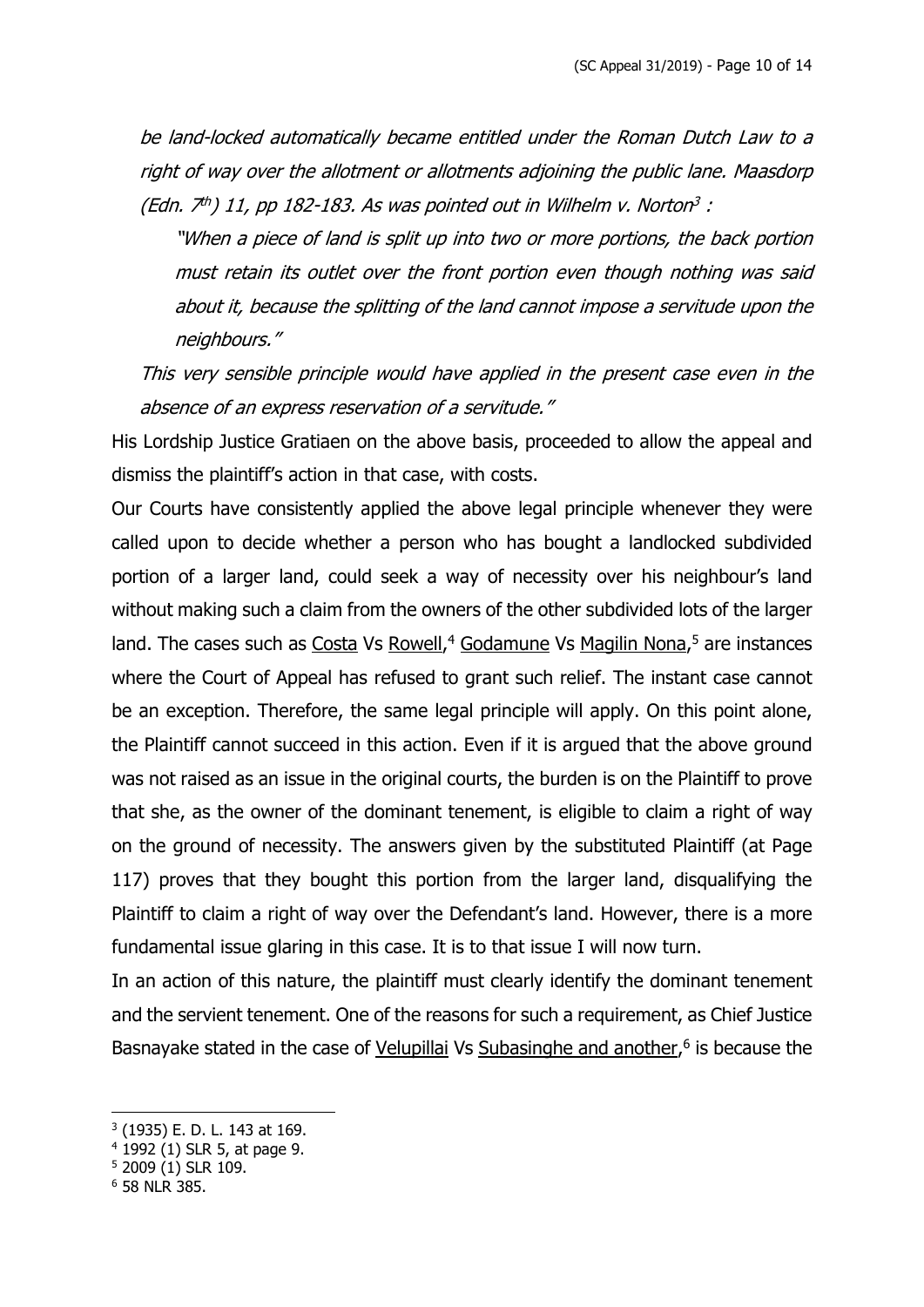Courts, in case the Plaintiff succeeds in such an action, must be in a position to enter a clear and definite judgment declaring the servitude of a right of way and such definiteness is crucially important when executing the judgment and decree entered. The plaintiff in the aforesaid Velupillai 's case,<sup>7</sup> claimed the right to use the cart-way over the land leased to the defendants in that case, in order to get to the high road. He based his claim on prescription and alternatively prayed for a right of way of necessity. The defendants denied that the plaintiff was entitled to the right of the cartway as claimed either by virtue of prescriptive user or by way of necessity. Although there were 22 issues framed at the trial, the learned trial Judge first tried only two of them as they went to the root of the case. Those issues are as follows:

#### Issue No. 14 –

Even if issue No. 5 is answered in the affirmative can the plaintiff acquire and claim <sup>a</sup> servitude of cart-way either by prescription or by way of necessity? Issue No. 15 –

If issue No. 14 is answered in the negative has the plaintiff any cause of action and can he maintain the present action?

The learned trial Judge in that case, after hearing the submissions on the law, answered issues 14 and 15 in the negative. The Plaintiff in that case, then appealed from that decision. His Lordship Basnayake Chief Justice, having considered the submissions, dismissed that appeal with costs, stating the following in his judgment.

"The kind of servitude claimed in the instant case is <sup>a</sup> real or praedial servitude. Such <sup>a</sup> servitude cannot exist without <sup>a</sup> dominant tenement to which rights are owed and <sup>a</sup> servient tenement which owes them. A servitude cannot be granted by any other than the owner of <sup>a</sup> servient tenement, nor acquired by any other than by him who owns an adjacent tenement. Here the plaintiff who is the lessee and not the owner of the land claims a servitude from the defendant who is also not the owner but the lessee of the land. …"

In the case of David V. Gnanawathie,<sup>8</sup> the Court of Appeal also had the occasion to cite the above judgment and quote the afore-stated Basnayake CJ's statement. The

<sup>7</sup> Ibid.

<sup>8</sup> 2000 (2) SLR 352.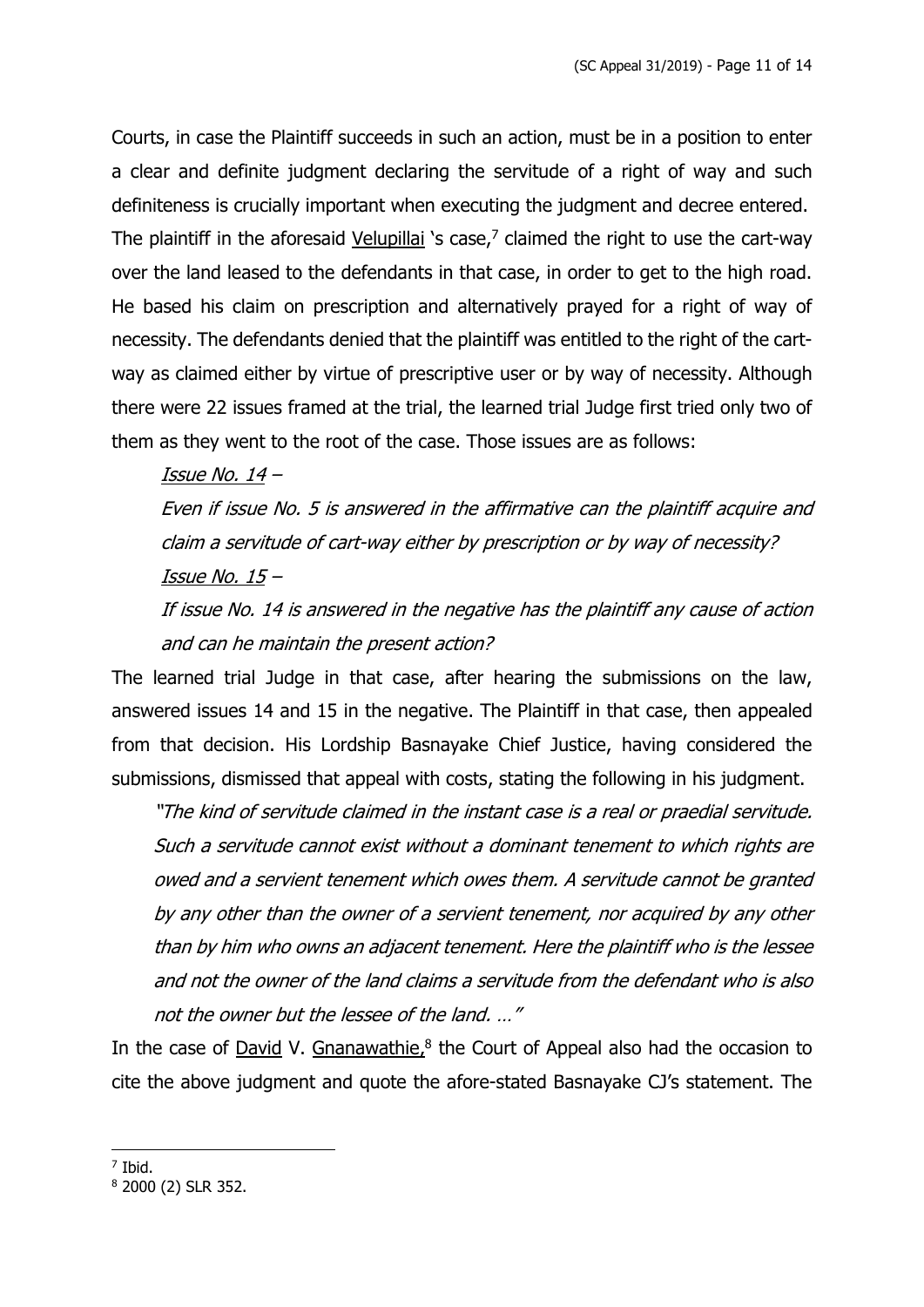plaintiff in David's case claimed from the defendant in that case, a servitude of right of way by prescriptive user and alternatively a servitude of a way of necessity. The said defendant in his answer, inter alia, pleaded that: the plaintiff never exercised a servitude of right of way over the defendant's land; the plaintiff had no legal right to claim and assert a right of way as prayed for in her plaint; and the plaint disclosed no cause of action against the defendant. In issue eight in that case, the said defendant had raised the question whether the plaintiff in that case, was legally entitled to claim a way of necessity over the servient tenement. The said defendant had framed issue nineteen as a consequential issue raising the question: if the servient tenement and the dominant tenement are lands owned by the State, was the plaintiff in that case, entitled to maintain that action claiming a servitude of a right of way by prescription or a way of necessity? During the course of the trial, it was agreed and conceded by both parties in that case, that the dominant tenement and the servient tenement were both lands owned by the State and lands which had been vested in the Mahaweli Authority. Jayasuriya J in the judgment of the Court of Appeal stated as follows.

"The plaintiff not being the owner of the dominant tenement cannot legally claim or exercise this servitude of right of way. Likewise the plaintiff cannot assert that she is claiming <sup>a</sup> servitude for the Mahaweli Authority. The defendant who is not the owner of the servient tenement cannot legally grant or create this particular servitude. Thus the answers to issue eight and nineteen have necessarily to be in the negative. The learned trial Judge has wrongly answered issue eight in the affirmative, but correctly answered issue nineteen in the negative. Although he has correctly answered issue nineteen in the negative he has wrongly entered judgment in favour of the plaintiff in terms of prayer one and two of the plaint. If the answer to issue nineteen is in the negative, the learned District Judge ought to have refused the claims in prayer one and two of the plaint."

More recently also, in the case of Matara Kiri Liyanage Mary Agnes Fernando & seven others Vs. Madapathipola Lekamge Patricia Fonseka and others,<sup>9</sup> His Lordship Justice Gamini Amarasekara cited with approval, the judgment of Chief Justice Basnayake in

<sup>9</sup> SC Appeal 129/2014, decided on 18.12.2020.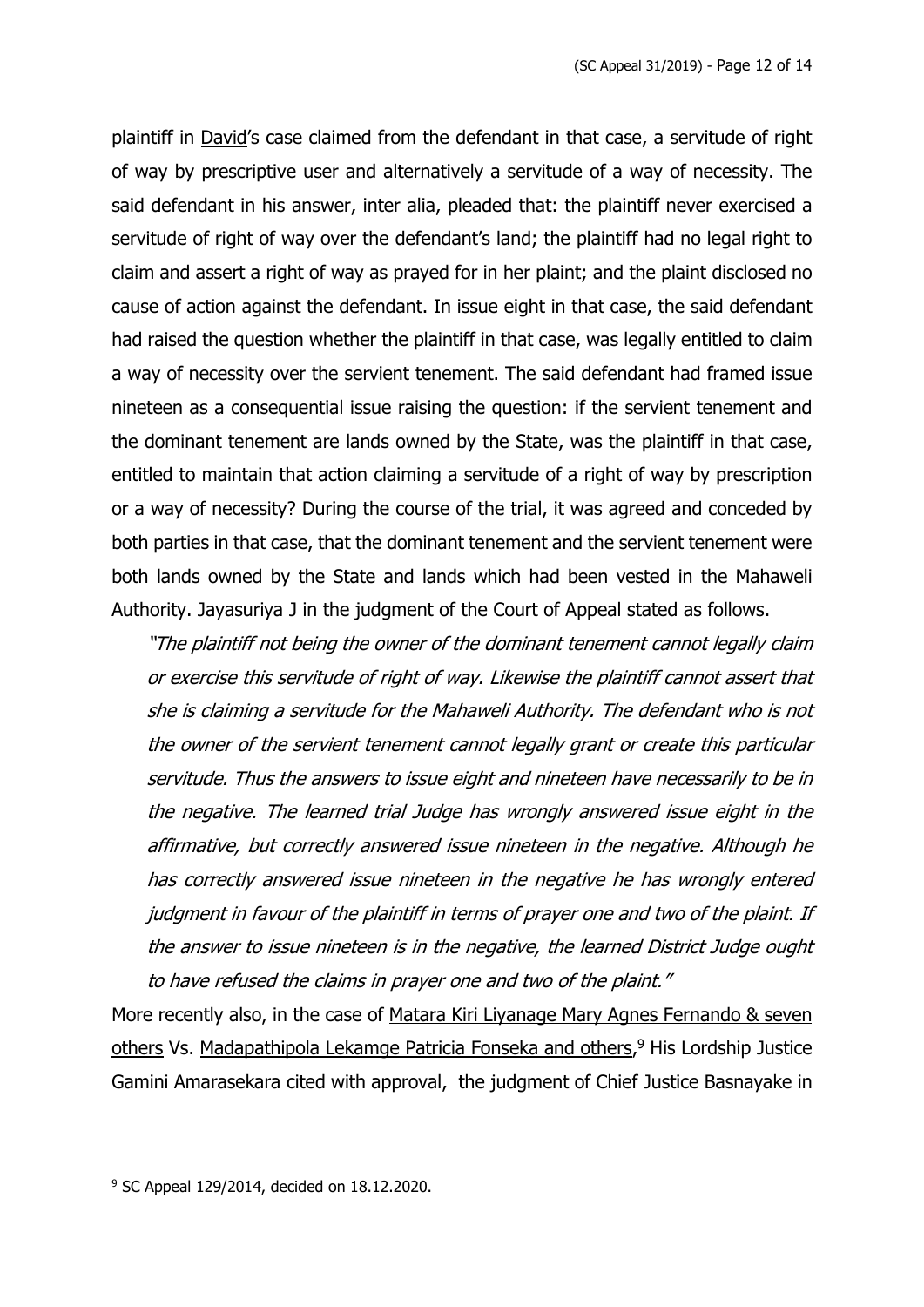Velupillai Vs Subasinghe<sup>10</sup> and also the judgment of Justice Jayasuriya in David V. Gnanawathie.<sup>11</sup> Thus, this Court has been consistent in applying the above principle of law.

In the instant case, the Licensed Surveyor has clearly stated that the right of way claimed by the Plaintiff from point **A** to point **B** is situated within Lot No. 6 of plan No. 2973. More importantly, learned counsel for the Plaintiff has intensely cross examined the Defendant on the basis: that the claimed right of way from point **A** to **B** is situated within Lot No. 6 of plan No. 2973 produced marked **වි 1**; that the said Lot No. 6 is a separately demarcated block according to the plan No. 2973; that the Defendant had put up a barbed wire fence encompassing Lot No. 6 and amalgamating it to Lot No. 5 blocking the claimed right of way situated in Lot No. 6. Thus, it is important to observe that the Plaintiff has advanced her case on the basis that the claimed right of way is situated within Lot No. 6 in plan No. 2973 and the Defendant is not the owner of the said Lot No. 6.

As has been stated earlier, the case advanced by the Plaintiff as per the plaint and the issues framed, is a case claiming right of way over the Defendant's land. That is not a case on any cause of action arising out of any encroachment made by the Defendant. However, in the course of the trial what the Plaintiff has established is that the claimed right of way from point **A** to **B** is situated outside the Defendant's land which is Lot No. 5 in plan No. 2973. If that is the case advanced by the Plaintiff, it would suffice to state that the claimed right of way must be obtained from the person who owns Lot No. 6. That right of way is not obtainable from the Defendant as the Plaintiff admittedly has taken up the position that the Defendant is not the owner of the block of land (Lot No. 6) in which the claimed right of way from point **A** to **B** is situated.

Thus, on this point alone the plaint is misconceived.

In these circumstances and for the foregoing reasons, I answer the questions of law in respect of which this Court has granted leave to appeal, as follows.

<sup>10</sup> Supra.

<sup>11</sup> Supra.